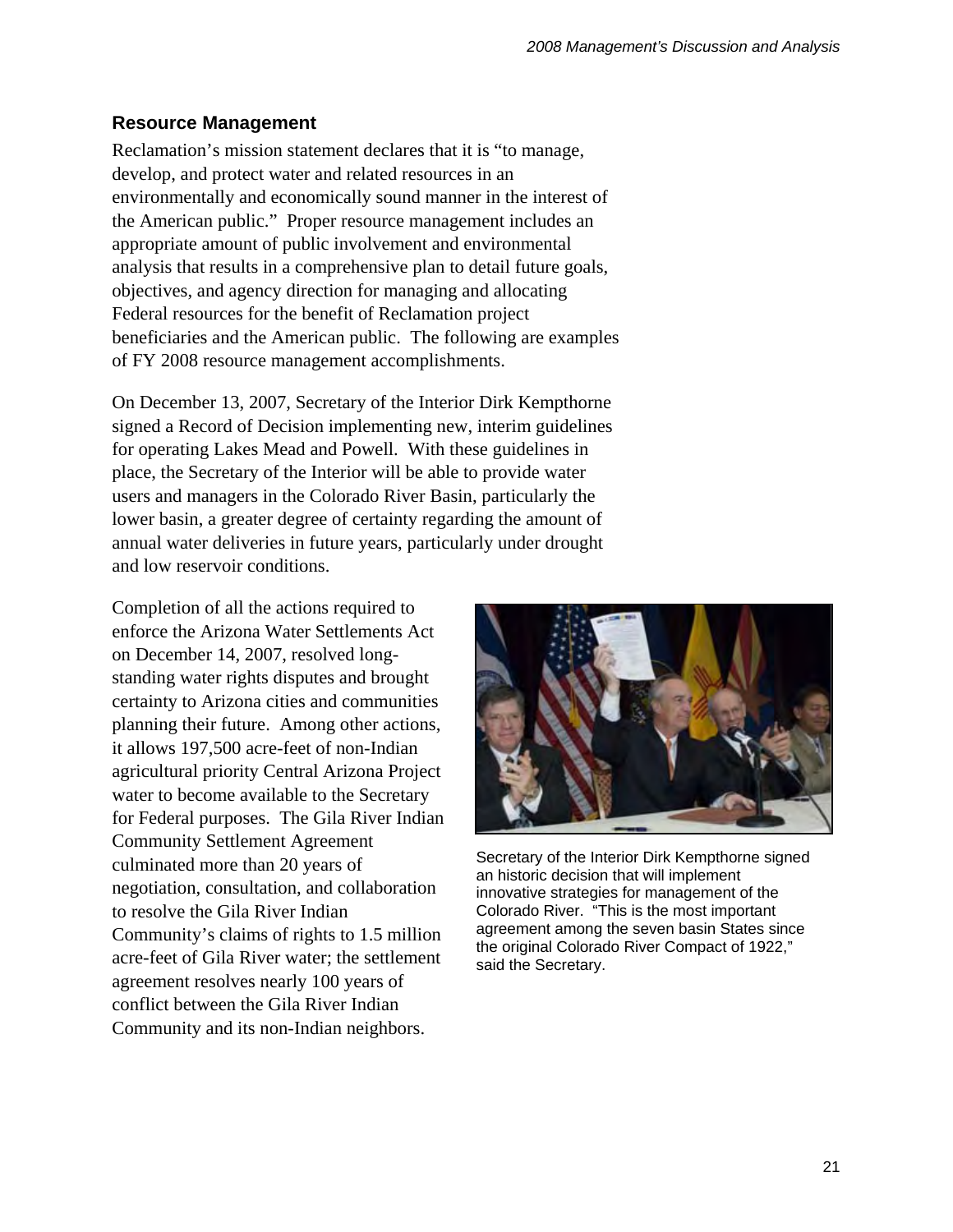

Glen Canyon jet bypass tubes releasing water during the high-flow experiment, which was also intended to supply sand needed to protect archaeological sites and create backwaters used by young native fishes, particularly endangered humpback chub.



Drop 2 Storage Reservoir Project will provide more capacity for water storage in the Colorado River below Parker Dam.

Reclamation completed an environmental assessment and released a Finding of No Significant Impact on February 29, 2008, supported by the Secretary, who authorized proceeding with a 60-hour, high-flow experiment in March and a 5-year fall steady-flow experiment at Glen Canyon Dam. On March 5, 2008, Secretary Kempthorne opened the jet bypass tubes at Glen Canyon Dam to release about 41,500 cubic feet per second of Colorado River water into the Grand Canyon. The high-flow experiment at Glen Canyon Dam incorporated other considerations, such as recreation, fish and wildlife, and the environment into Reclamation's water and power operations.

Water storage in the Colorado River below Parker Dam is limited. The Drop 2 Storage Reservoir Project, an 8,000-acre-foot capacity, off-stream regulatory storage project north of the All-American Canal about 25 miles west of Yuma, Arizona, will capture and temporarily store Colorado River water that cannot now be stored, conserving an average of 70,000 acre-feet of water annually and providing more operational flexibility and storage capacity in the system. Reclamation awarded a \$98.3 million construction contract for the project in August 2008 and will manage construction, scheduled for completion in 2010. Three major lower basin water entities are advancing funding for project construction, operation, and maintenance. Each of these entities

will receive a specific amount of water credits for funding a project to conserve water, and this water will be available to them from Lake Mead until 2036. At the end of this period, the water conserved each year will become "system water" available to all Lower Basin users, helping avoid shortage declarations in the Lower Basin.

A primary objective of the Lease Lands Program, administered by Reclamation under a cooperative agreement with the U.S. Fish and Wildlife Service (FWS), is to provide a commercial farming program that benefits both agriculture and wildlife. On March 5, 2008, Reclamation held a public opening of bids for 27 parcels (4,060 acres) of Federal lease land located on national wildlife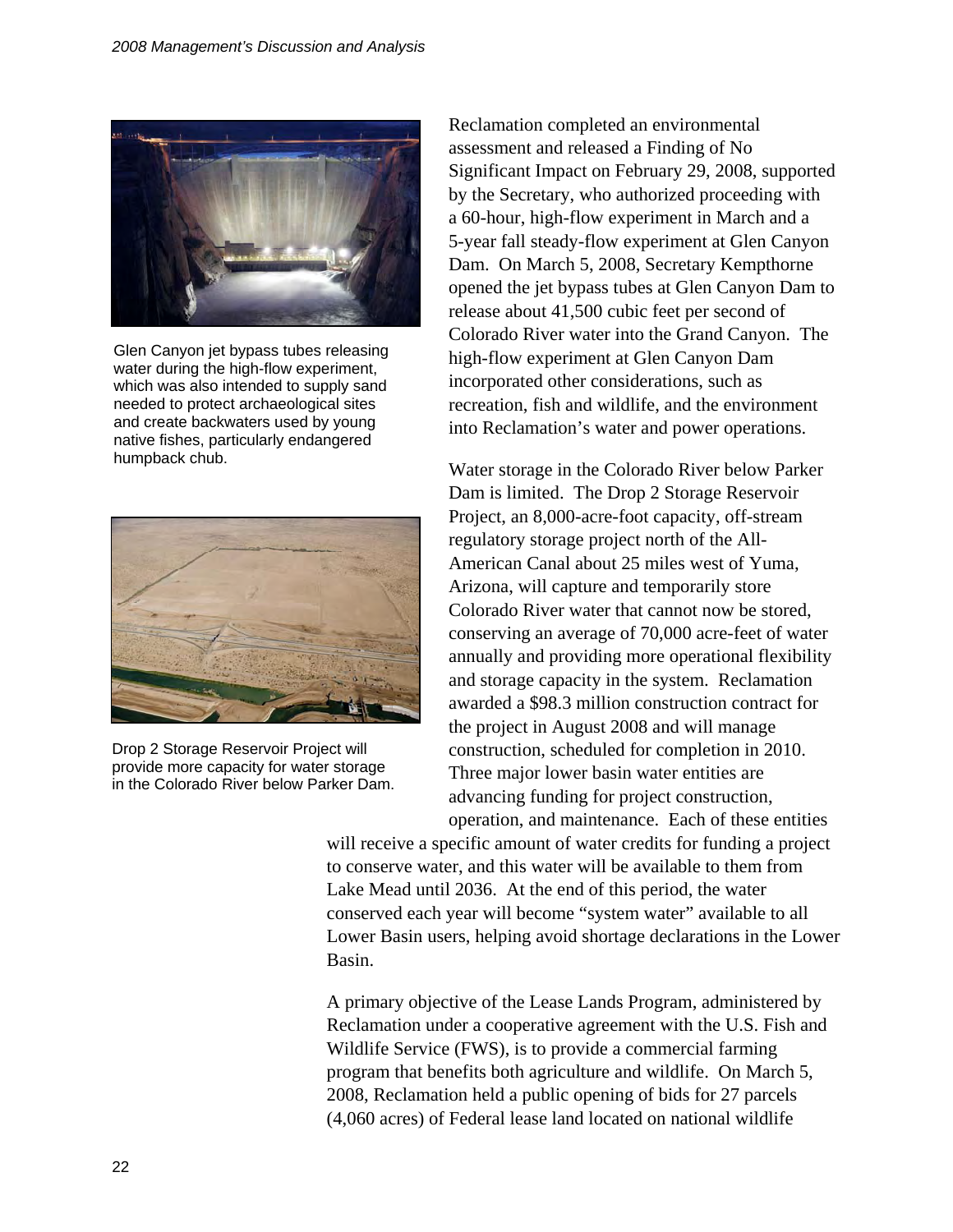refuges in the Lower Klamath area in Oregon and the Tule Lake area in California. A record 175 bids were received, and a record total of \$1,021,482.50 was bid on 19 parcels. Most funds generated by the program go into the Reclamation Fund, administered by the Congress, and are used to support current projects and build new facilities. The remaining funds support local counties and irrigation districts that provide water service to the lease lands. Farmers and wildlife benefit from the program.

# **Generating Hydropower**

One of Reclamation's top priorities is generating hydropower in a safe, reliable, and efficient manner. Reclamation's hydropower facilities serve as some of the West's most important electrical resources, with 58 hydropower plants with a capacity of 14,859 megawatts (MW). Reclamation's powerplants provide flexible, renewable, and reliable hydropower throughout the Western United States, while also providing the reserve and blackstart capacity for the Western United States.

Reclamation's powerplants generate over 40 million MWh of hydropower, enough to meet the annual needs of over 5 million households. Further, Reclamation's facilities help to avoid producing approximately 51 million pounds of carbon dioxide that would have been produced by fossil fuel powerplants.



The energy produced by Reclamation facilities is the energy equivalent of replacing more than 80 million barrels of crude oil or about 48 billion pounds of coal.



Reclamation's facilities help to avoid producing nearly 51 million pounds of carbon dioxide that would have been produced by fossil fuel powerplants.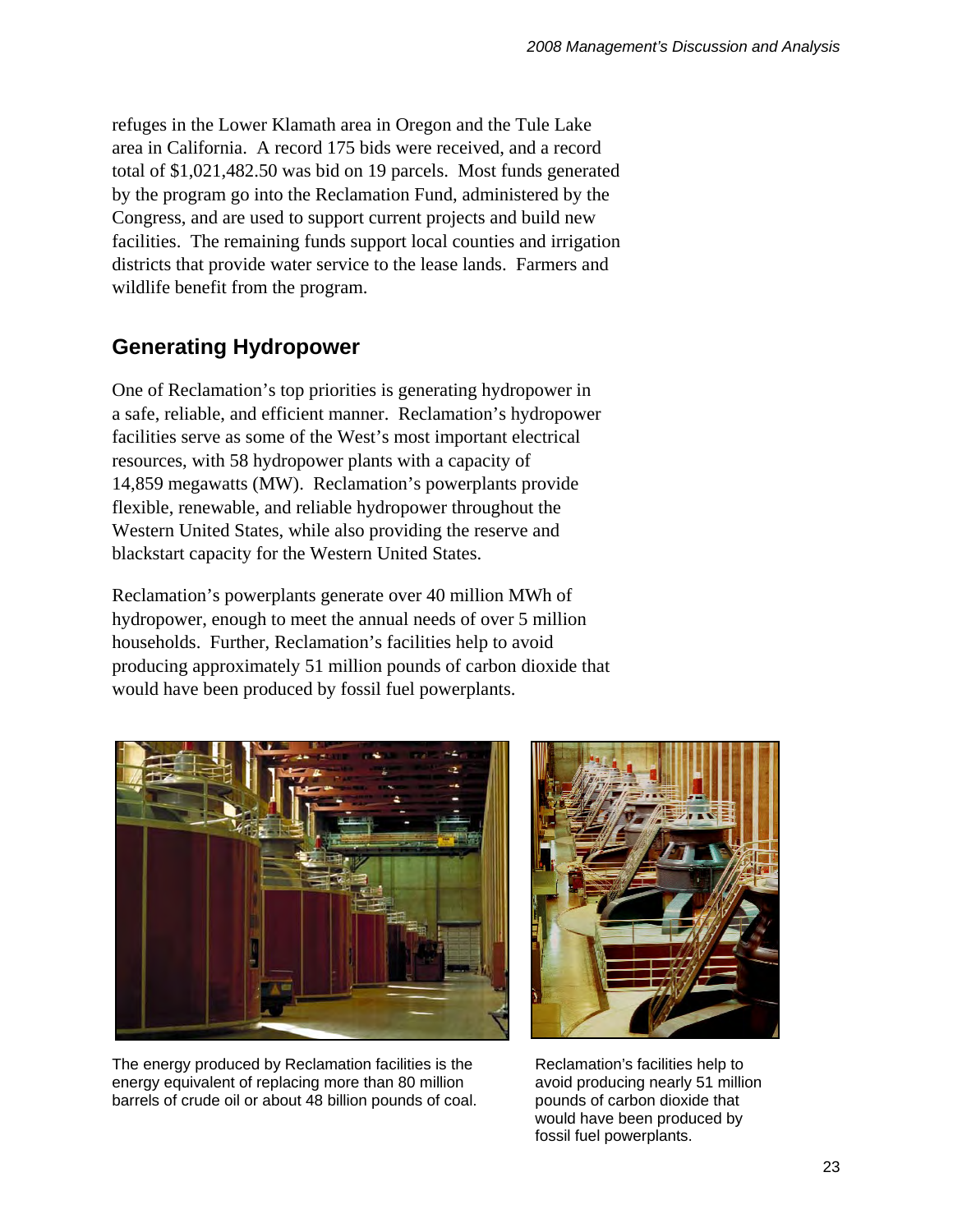The hydropower Reclamation produces is used for project purposes and is also provided to the Power Marketing Administration for sale to its customers, with an annual value to its customers of almost \$1 billion. This offsets power that would otherwise cost over \$3 billion as estimated by the Energy Information Administration, which is a significant benefit to the Nation's economy.

#### **Operating, Maintaining, and Upgrading Facilities to Generate Power**

Although hydropower facilities and the attendant water storage facilities have high initial investment costs, they can have 100-year life expectancies with proper maintenance practices and replacement of generating components. Reclamation works diligently to reduce the cost of generating hydropower, while ensuring the long-term viability of our facilities. In FY 2008, through operations and maintenance (O&M) practices, Reclamation:

- Identified and implemented timely maintenance, replacements, upgrades, necessary modification, and modernizations of its power facilities.
- Improved reliability by identifying areas of concern for maintaining reliability such as penstocks conditions assessments, transformer testing, turbine inspections, and generator winding insulation condition monitoring.
- Assembled baseline data for the condition of all Reclamation powerplant equipment.
- Worked with other utilities in consolidating a condition rating program to help prioritize equipment replacement.

Reclamation has a partnership agreement with the USACE to promote a long-term working relationship and collaborate on efforts to improve reliability of power facilities. In particular, the agreement encourages the two agencies to share needed technical expertise, improve resource management, and leverage each agency's limited resources to improve public services and make more efficient use of limited public funds.

Three major efficiency improvement projects moved forward at Reclamation's lower Colorado River dams. At Hoover Dam, where a conservative estimate of the value achieved from improving the efficiency of a generating unit is \$290,000 per unit per year, a major turbine overhaul program that began in October 1999 is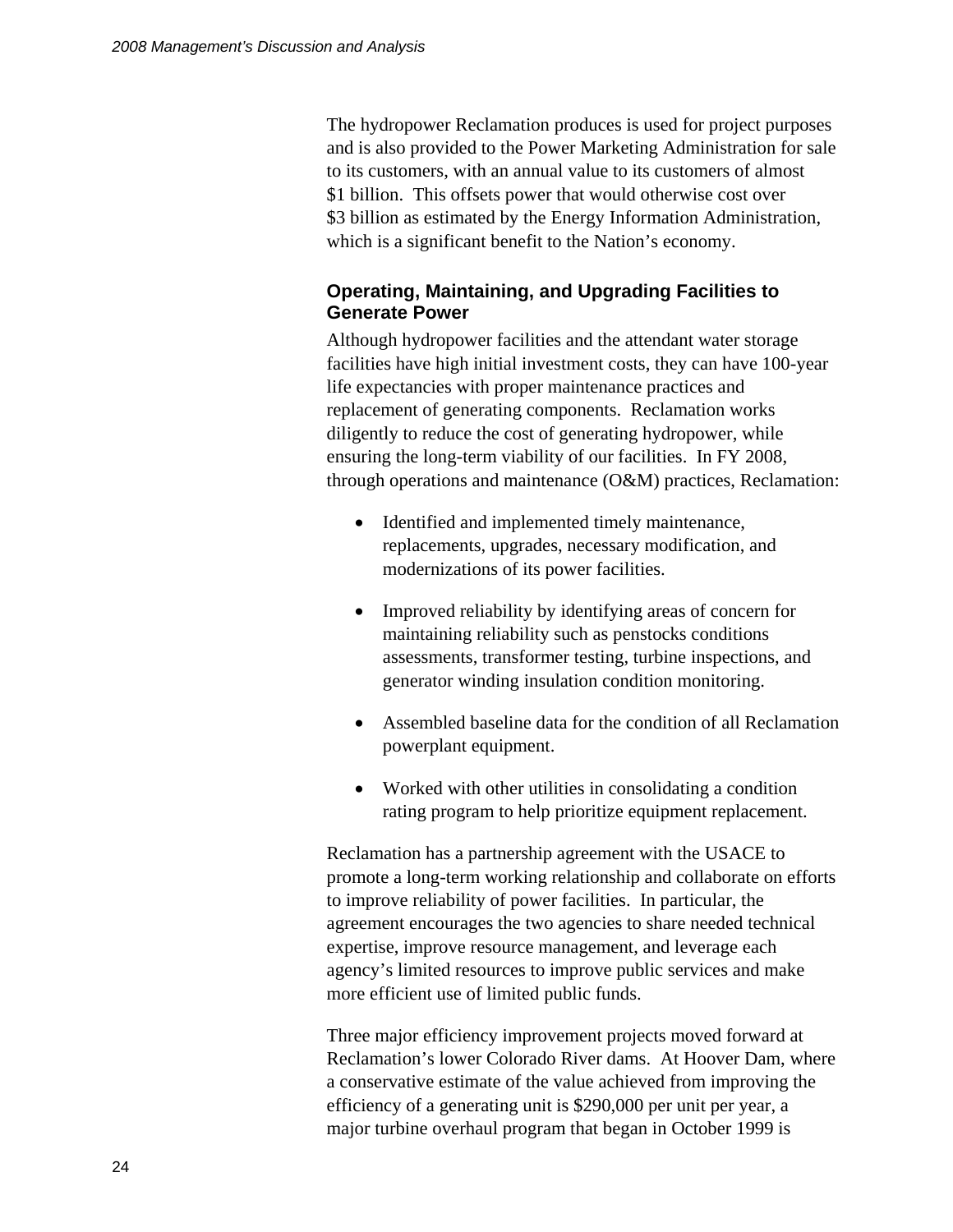restoring older machinery to a more efficient operating condition. A \$13 million project, begun in 2007, to modernize the hydroelectric unit controls at Hoover, Davis, and Parker Dams replaces old, analog-unit controls with new, digitally controlled equipment, including unit controls, protective relays, voltage regulators, and digital governor conversion equipment. This project is scheduled for completion in 2012. An approximate estimate of the payback period for this project investment is 3 years.

## **Evaluating Drought Impacts on Hydropower Generation**

The ongoing drought in the Western United States had a significant impact on Reclamation's hydropower production. In spite of above-average snowpack, effects of multiple years of drought and low inflow remained visible at Lake Powell, which in 2005 reached a level 145 feet below full pool. The storage elevation increased in FY 2008 by 45 feet due to runoff from the significant snowpack.

While Lake Powell has somewhat recovered, Lake Mead's elevation dropped. Reclamation is working with Hoover powerplant customers to identify the benefits associated with runners that operate at lower lake elevations present at Lake Mead.

# *FY 2008 Highlights*

Reclamation leads the hydropower industry in low costs and high reliability. Reclamation strives to keep generators at their peak by rehabilitating or replacing older models.

Reclamation has had an active rehabilitation program since 1978 and has improved operating equipment, including installing more efficient turbine runners at Grand Coulee Third Powerhouse, Glen Canyon Powerplant, and Flaming Gorge Powerplant. At Hoover, Glen Canyon, and Flaming Gorge Powerplants, wicket gate replacements added 100 MW of capacity to the powerplants. Wicket gates form a ring of louvers around the turbine which can be opened and closed like venetian blinds to control the water flow.



The Davis Dam Powerplant is linked with a Federal power distribution system operated by the Western Area Power Administration. The total system consists of 2,100 miles of high-voltage transmission lines serving 43 power substations in Arizona, Nevada, and California.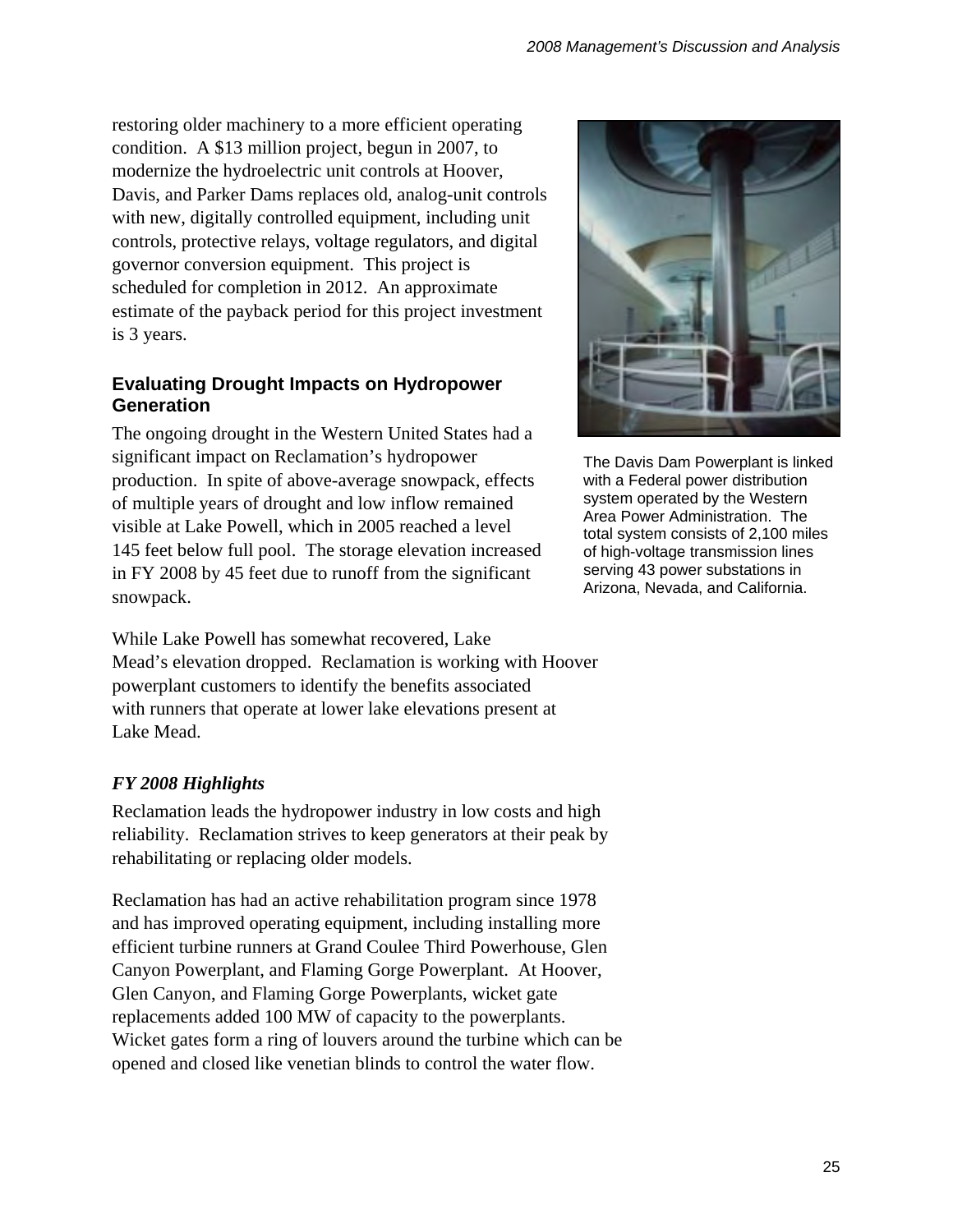

At Hoover, Glen Canyon, and Flaming Gorge, wicket gate replacements added 100 MW of capacity to the powerplants.

Reclamation is making an effort to comply with new mandatory reliability standards resulting from the Energy Policy Act of 2005. Reclamation reported compliance with 43 of 49 North American Electric Reliability Corporation (NERC) reliability requirements. In partnership with other agencies throughout the country, Reclamation developed and submitted mitigation plans to the Western Electricity Coordinating Council (WECC) that will achieve compliance with all 49 requirements by December 2009. WECC is the largest and most diverse of the eight NERC regional councils.

#### *Future Challenges and Goals*

Reclamation's hydropower program improved performance and optimized generation, consistent with project purposes. Reclamation conducts frequent assessments of O&M effectiveness at all of our powerplants and major pumping plants through formal reviews. As Reclamation's hydropower infrastructure ages, these assessments become even more important in maintaining reliable facilities. Planning, scheduling, and funding the maintenance and rehabilitation of these aging infrastructures will challenge Reclamation and its customers.

New, industry-wide, mandatory reliability standards will challenge Reclamation to undergo regular compliance activities. In addition, Reclamation expects to be subject to formal audits by WECC, developing Reclamation-wide groups to ensure that we can consistently demonstrate compliance.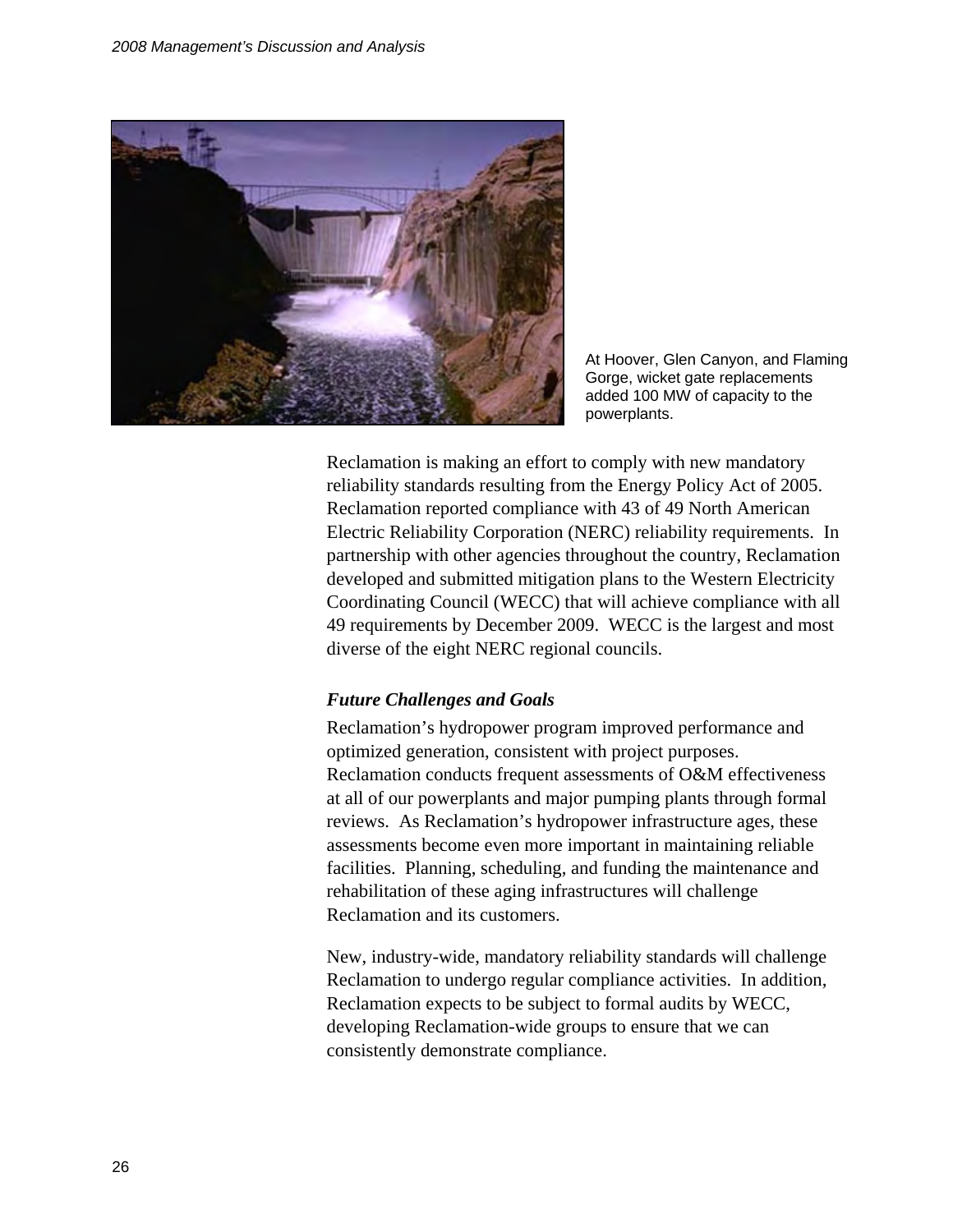The ongoing drought in the Western United States will have a significant impact on Reclamation's hydropower production at a time of increasing demands for energy and a decreasing ability to produce power.

# **Providing Other Programs and Benefits**

In addition to water delivery and power generation, Reclamation is also responsible for maintaining and safeguarding its facilities, as well as other projects authorized by the Congress, which provide benefits for recreation, fish and wildlife, and the environment.

# **Security, Safety, and Law Enforcement Programs**

Reclamation's Security, Safety, and Law Enforcement Programs provide integrated protection of Reclamation's facilities, critical information, and, more importantly, the employees, contractors, visitors, and public located at or near Reclamation facilities. The program reduces security-related risks through a combination of preparedness, prevention, protection, and response.

# *FY 2008 Highlights*

In FY 2008, Reclamation implemented security improvements at several critical infrastructure facilities. We completed installations of integrated security systems at three National Critical Infrastructure dams—Shasta, Hoover, and Glen Canyon—and implemented designs and installations at Folsom Dam and several other critical facilities. Security enhancements included barriers,



Reclamation installed integrated security systems at Folsom Dam.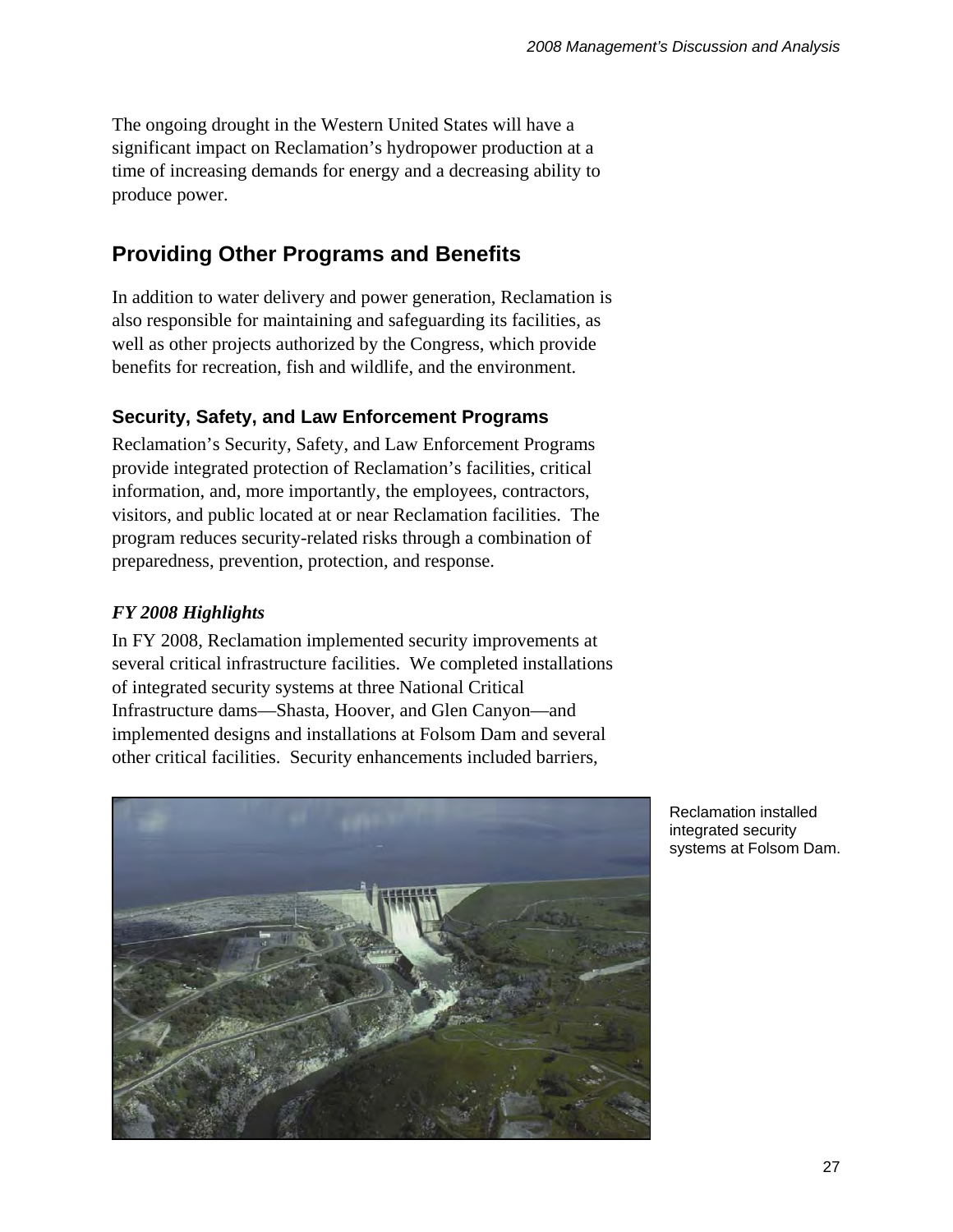video surveillance, intrusion detection, access control, communication systems, and guard forces.

In FY 2008, we completed a 2-year pilot of a long-term Security Risk Assessment Program. Security risk assessments determine the threats, vulnerabilities, and consequences to a facility and help determine how to protect a facility based on that risk. The program consists of recurring Comprehensive Security Reviews and Periodic Security Reviews at Reclamation's most critical facilities.

Reclamation worked with other Federal agencies and laboratories to enhance understanding of the effects of terrorist activities on dams and related resources. Reclamation worked closely with the Department of Homeland Security and other dam-sector agencies to implement sector-specific plans for national infrastructure protection, research and development, and information sharing. We also shared best practices for critical infrastructure and key asset protection and vulnerability assessment methodologies.

Reclamation implemented Homeland Security Presidential Directive 12, which established a Government-wide policy for a common identification standard for Federal employees and contractors and worked closely with other Interior bureaus to develop the policies and procedures for issuing and managing personal identity verification cards. We also implemented two new Interior Government Performance and Results Act (GPRA) performance measures—percent of facilities meeting Interior's minimum physical security guidelines and percent of identified physical security vulnerabilities mitigated at Interior facilities.

Reclamation collected, recorded, and investigated information on security and law enforcement related incidents, including suspicious activities. This information is directly shared with dam and power transmission members and with appropriate intelligence agencies. Reclamation special agents and intelligence analysts also completed threat assessments and produced intelligence products to protect Reclamation and associated water and power transmission infrastructure.

In FY 2007 and 2008, a National Academy of Science committee conducted an assessment of Reclamation's Security Program to determine Reclamation's level of preparedness to deter, respond to, and recover from threats to its physical infrastructure and to the people who use and manage it. An assessment report was released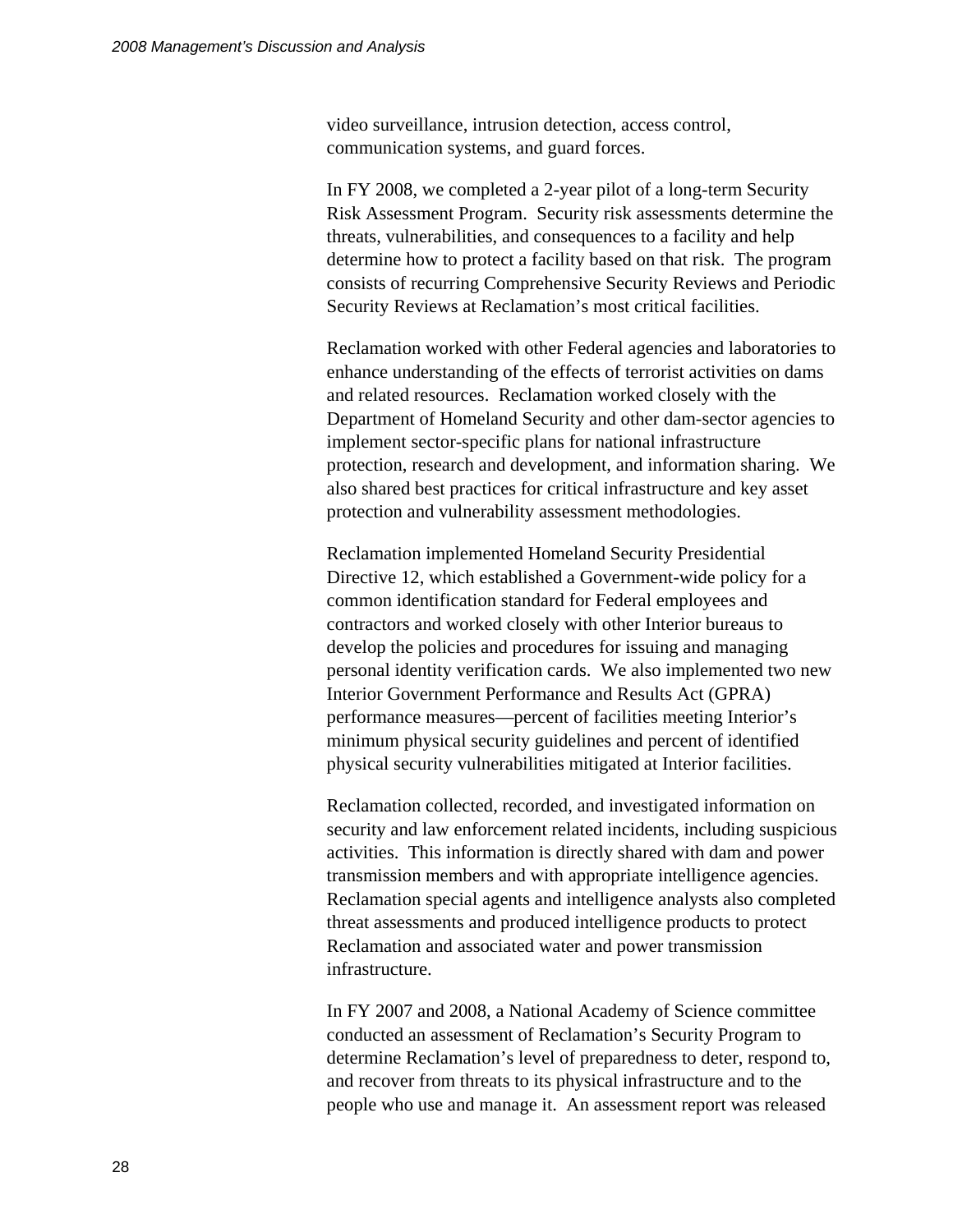to the public on August 19, 2008; details of this report can be found at http://books.nap.edu/catalog.php?record\_id=12463.

### *Future Challenges and Goals*

On May 8, 2008, the Consolidated Natural Resources Act of 2008 (Public Law 110-229) was signed into law. Section 513 is titled "Bureau of Reclamation Site Security," and it includes provisions for treating Reclamation-site security costs, transparency and collaboration, and an annual report to the Congress. Throughout the end of FY 2008 and 2009, Reclamation will work with project beneficiaries to develop policies and procedures for implementing those provisions.

Reclamation will continue to work closely with our managing partners, the Department of Homeland Security, other dam-sector agencies, national laboratories, the Federal Bureau of Investigation, and other Federal, State, and local agencies in implementing effective security measures and securing the key resources and critical infrastructure for which Reclamation is responsible.



Boat barriers at Folsom Dam.

# **Dam Safety**

Dam safety activities are directly related to Reclamation's priority to ensure reliable and efficient delivery of water and hydropower. The objectives of our Dam Safety Program are to ensure that Reclamation facilities do not cause unreasonable risks to people, property, or the environment and to take appropriate action to reduce and manage risks in an efficient and cost-effective manner.

Reclamation is responsible for 479 dams and dikes that form a significant part of the water resources infrastructure for the 17 Western States. As these structures age, concern increases about their satisfactory performance. The 371 structures that could cause loss of human life or other significant losses through failure or misoperation are included in the Dam Safety Program. The following are examples of our Dam Safety achievements in FY 2008.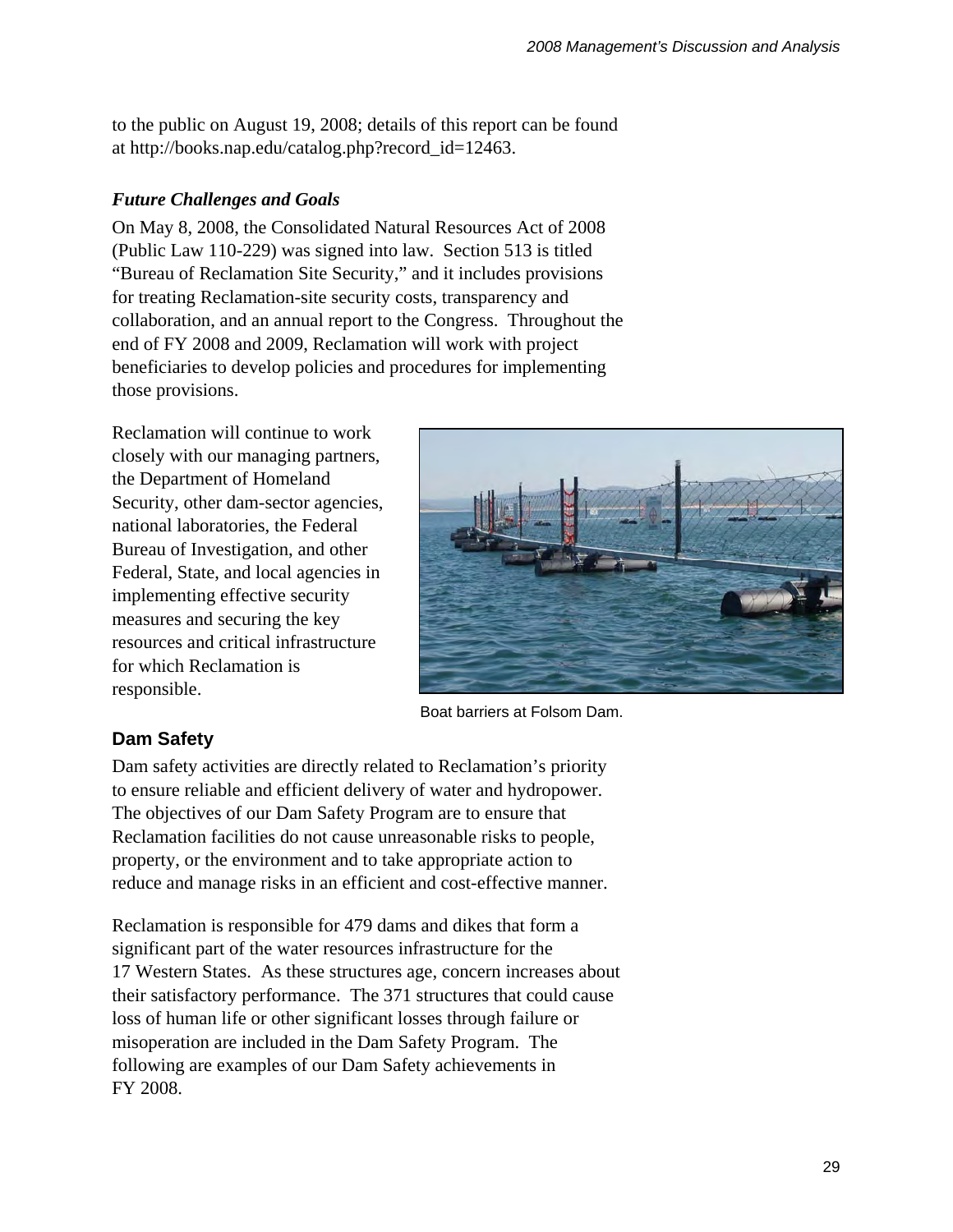Seepage was discovered at A.V. Watkins Dam, located north of Ogden, Utah, in mid-November 2006. Immediate emergency remedial actions were taken to avert an uncontrolled release of the reservoir and potential failure of the dam. In March 2007, the Commissioner authorized construction of an upstream berm, replacement of the toe drain at the bottom of the slope, and extensive geologic investigations. In January 2008, the alternative identified in a Corrective Action Study was addressed in the *Safety of Dams Modification Report*. Work began in July 2008 to construct an underground cement-bentonite cutoff wall.

In a collaborative response to concerns over the outlet capacity at Folsom Dam, an unprecedented Federal, State, and local partnership was formed in 2006. Reclamation, together with USACE, the Central Valley Board, and the Sacramento Area Flood Control Agency, joined forces to develop a new plan for an auxiliary spillway near Folsom Dam. This joint Federal project allows for larger water releases earlier in the year, reduces the original total construction time by 7 years, and saves approximately \$1 billion in total costs. It will also address dam safety issues posed by hydrologic, seismic, and seepage events. When completed, the Folsom Dam Joint Federal Project will provide the Sacramento area with a protection system against a 200-year flood—a flood that is expected to be equaled or exceeded on average once every 200 years.



#### *FY 2008 Highlights*

This year, we completed 40 comprehensive facility reviews. We completed risk reduction activities at Gibson Dam in Montana; continued ongoing risk reduction actions at Folsom Dam in

Folsom Dam Joint Federal Project (Phase 1, April 2008) will provide the Sacramento area with a protection system against a 200-year flood.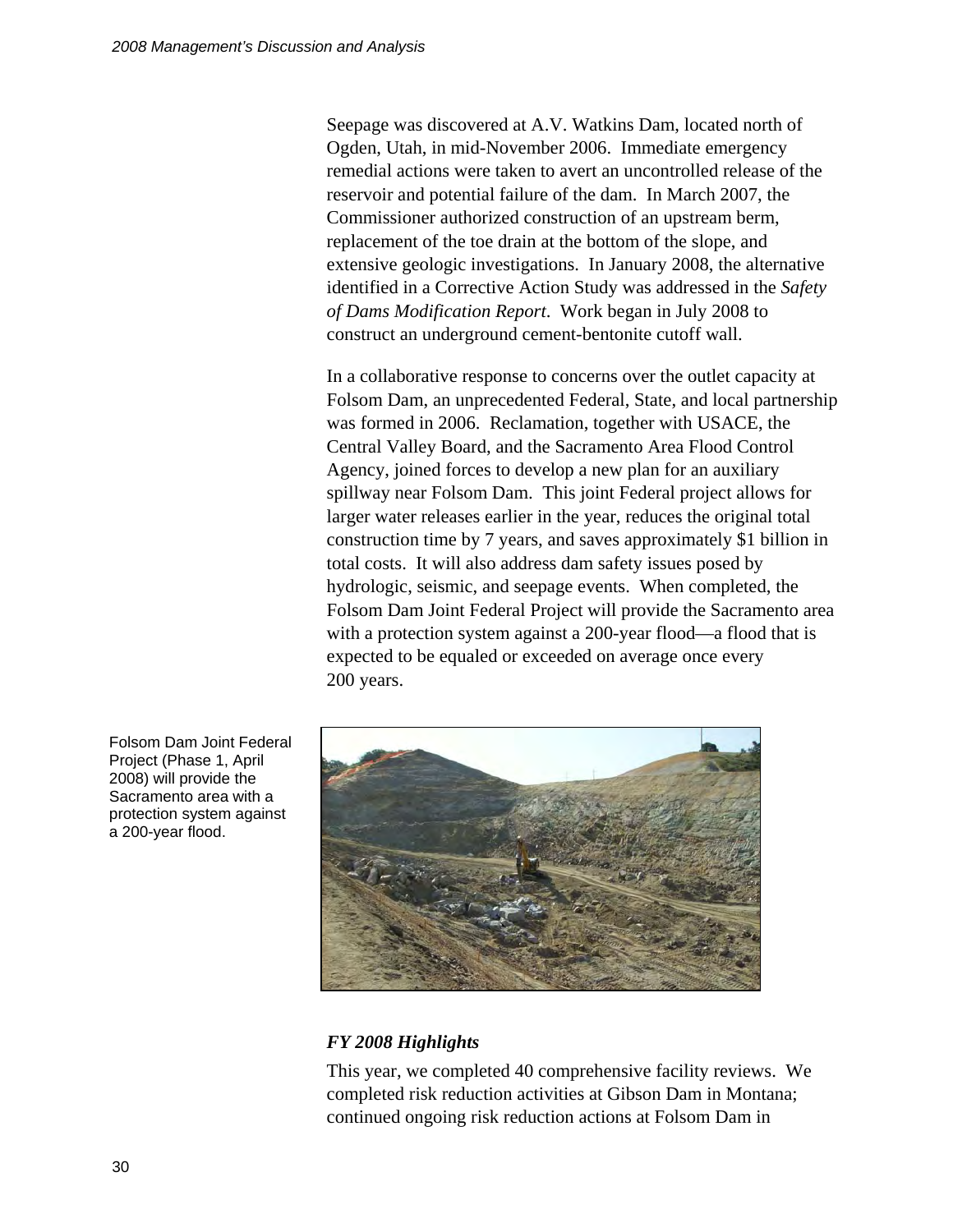California, Deer Creek Dam in Utah, Deer Flat Dam in Idaho, Scofield Dam in Utah, Norton Dam in Kansas, and Stony Gorge Dam in California; and began risk reduction actions at A.V. Watkins Dam in Utah.

### *Future Challenges and Goals*

Reclamation has many multiyear contracts in place for the Dam Safety Program. The dam safety construction contracts are a major part of our continuing efforts to ensure that our structures do not present a safety risk to the public.

Reclamation's Phase I excavation for the Joint Federal Project Auxiliary Spillway at Folsom Dam is substantially complete. The contract for Phase II excavation was awarded at the end of FY 2008, with construction to begin in early FY 2009. To date, construction activities are within the planned schedule and budget.

Reclamation improved its emergency management capability by planning and conducting exercises in conjunction with emergency action plans, continuity of operation plans, occupant emergency plans, the emergency notification system, and the emergency operations center.

### **Construction**

Reclamation's construction work supports its Dam Safety Program and is performed as part of specific projects authorized and appropriated by the Congress (such as the Animas-La Plata Project) to maintain or upgrade existing Reclamation infrastructure using Federal and/or non-Federal funds, on behalf of other Federal agencies in support of their programs and on behalf of project sponsors using non-Federal funds (such as the Drop 2 Storage Reservoir Project). Portions of this program and other authorized projects have been contracted to Indian tribes pursuant to the Indian Self-Determination and Education Assistance Act, Public Law 93-638.

### *Animas-La Plata Project*

During FY 2008, Reclamation's major construction efforts were concentrated on the Animas-La Plata Project, spanning southwestern Colorado and northern New Mexico. Since 2002, approximately \$395 million has been awarded to construct the Animas-La Plata Project. At the end of FY 2008, the project was 64-percent complete. Reclamation is constructing this water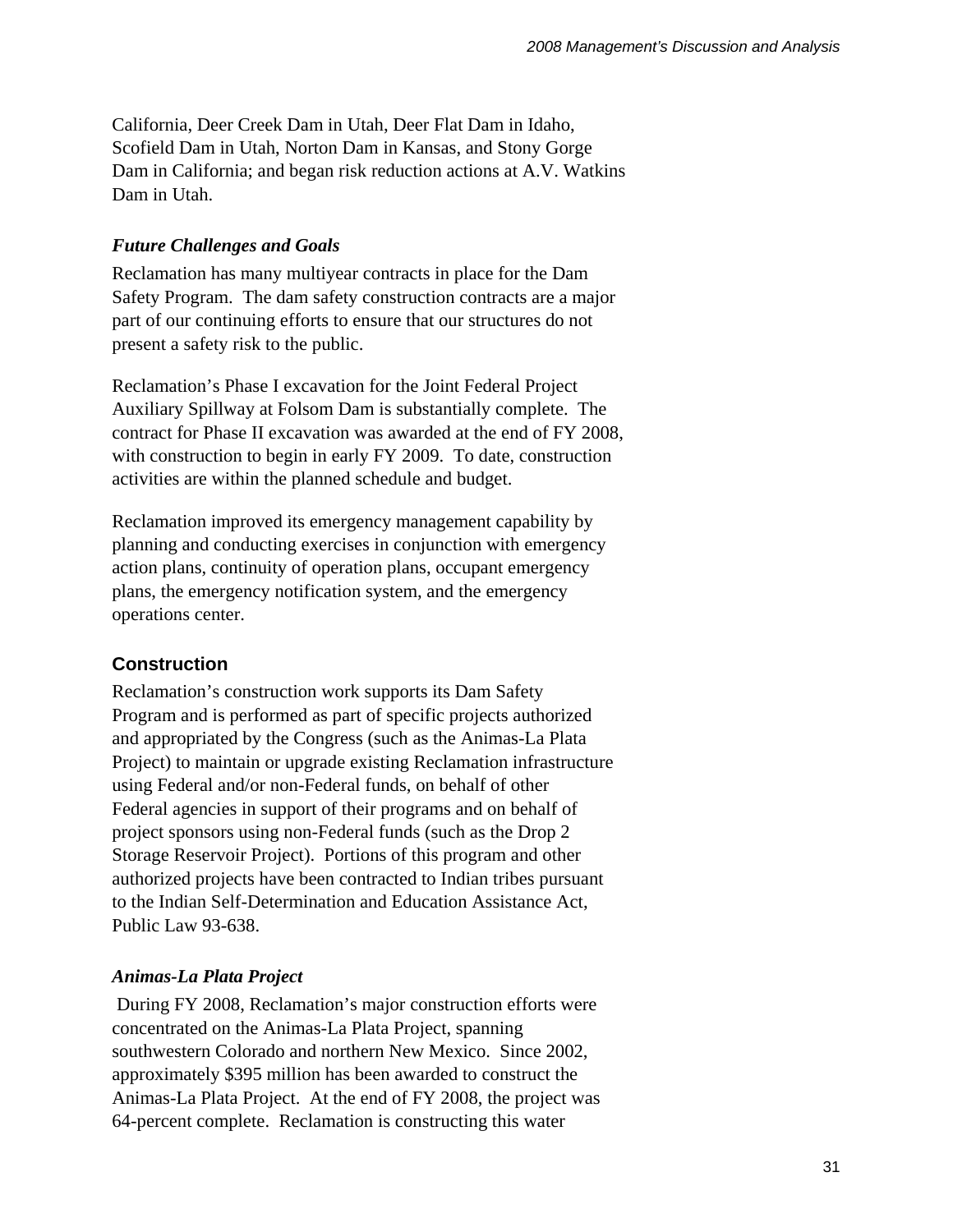delivery project under the Colorado Ute Indian Water Rights Settlement Act of 1988, as amended in 2000. The project will provide water for the Ute Mountain Ute and Southern Ute Indian Tribes and the Navajo Nation, as well as benefit four other entities: the Animas-La Plata Water Conservancy District, Colorado; the State of Colorado; the San Juan Water Commission, New Mexico; and the La Plata Water Conservancy District, New Mexico.



Aerial view of Ridges Basin Dam construction.

Reclamation construction on Ridges Basin Dam and Ridges Basin Inlet Conduit, two key components of the Animas-La Plata Project, was substantially completed in FY 2008. Construction began on the County Road 211 relocation. Reclamation also awarded three construction contracts associated with the Navajo Nation Municipal Pipeline. Ridges Basin Dam will create Lake Nighthorse, which will provide the Four Corners area (meeting point of Utah, Colorado, New Mexico,

and Arizona) with 120,000 acre-feet of long-term water storage. When the entire project is completed, municipal and industrial users within Colorado and New Mexico also will use this water.



Reclamation awarded a \$4.6 million contract to begin construction of the Navajo Nation Municipal Pipeline.

On September 11, 2008, Reclamation awarded a \$4.6 million contract to construct three underground pipeline crossings near Farmington, New Mexico. The contract marks the start of general construction of the Navajo Nation Municipal Pipeline, a structural component of the Animas-La Plata Project in New Mexico.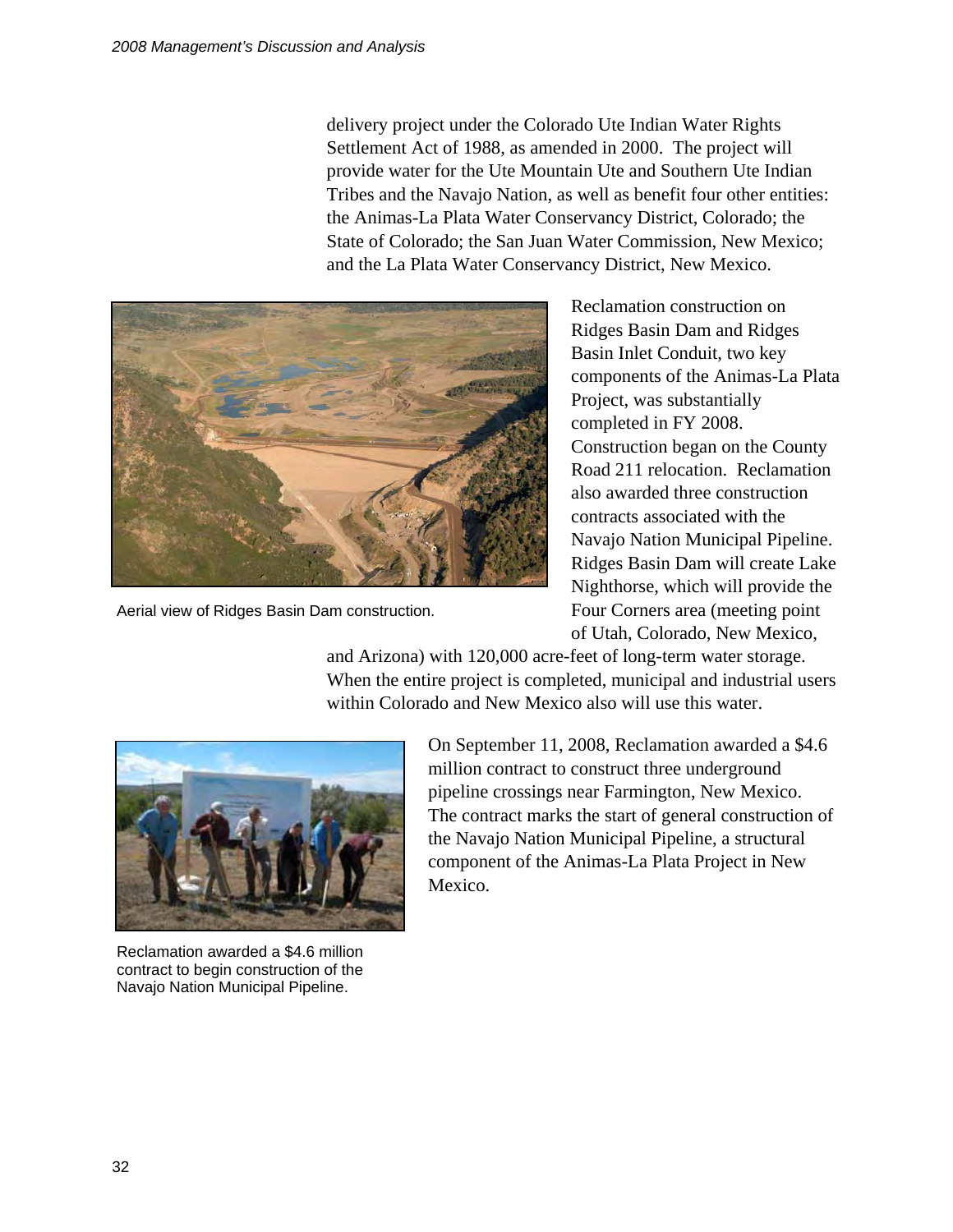## **Information Technology Security Program**

Reclamation's Information Technology (IT) Security Program functions to ensure the long-term security, operability, and reliability of the organization's information resources and automated information processing capabilities. The IT Security Program helps to ensure that critical engineering, water management, power generation, financial, and other mission-related information and resources are available and accessible to those who need them, while remaining secure from unauthorized individuals or those with malicious intent.

### *FY 2008 Highlights*

In FY 2008, Reclamation's IT Security Program focused on assessing and enhancing our security maturity and performance, particularly in areas previously identified as needing improvement. FY 2008 activities targeted annual security testing, plans of action, and milestones, certification and accreditation (C&A), configuration management, and incident detection and response. Supplemental efforts focused on improvements in the identification, safeguarding, and training related to protecting sensitive and personally identifiable information. Positive and meaningful improvements were made in each of these critical IT security areas. In partial demonstration of this, Reclamation successfully underwent the annual IT security program-level review conducted by Interior. This review found no significant weaknesses in our managementlevel IT security controls.

Reclamation also successfully completed its required IT security Internal Control Reviews (ICR) to identify weaknesses throughout the program. ICRs were also completed on all mission-support IT systems, including those sustaining critical water and power activities. Independent testers were utilized for this year's assessments of key IT security controls to better support and validate Reclamation's Financial Assurance Statement. Through the integration of both self and independent assessment results, Reclamation actively maintains and improves its foundational IT Security Program components, including those for risk identification, management, and mitigation; contingency planning; incident response and reporting; procurement practices; and training.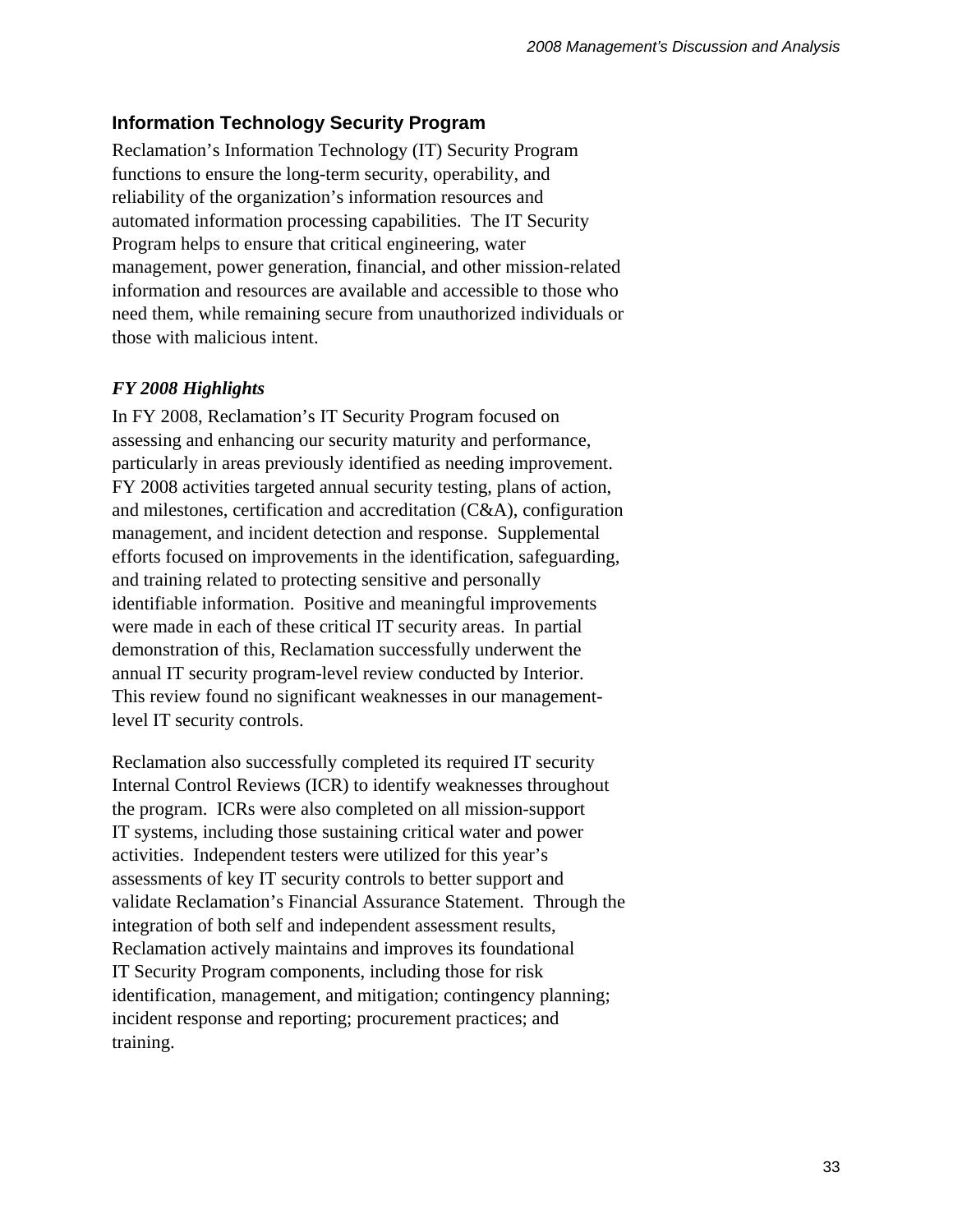To better balance its overall IT Security workload, Reclamation established a balanced C&A schedule to evenly distribute the impacts of these efforts over the activity's current 3-year cycle. All scheduled C&A activities for 2008 were completed.

In partnership with Reclamation's Security, Safety, and Law Enforcement and Power Resources Offices, the IT Security Program developed key requirements for critical asset identification, sabotage reporting, management, and leadership associated with compliance to the Critical Infrastructure Protection requirements of NERC. Compliance with these requirements in 2009 will be critical to our power facilities and Supervisory Control and Data Acquisition Systems.

#### *Future Challenges and Goals*

The IT Security Program's greatest challenge is balancing the information technology and operational needs of its organizational components with legislative mandates and the continuously changing cyber threat environment. The program's goals include the continuous improvement of IT security through a focus on implementing cost-effective solutions that support and enhance Reclamation's infrastructure, communications, information management, operational capabilities, and mission capabilities.

#### **Serving Native American Communities**

The mission of Reclamation's Native American Program, of which the Native American Affairs Program (NAAP) is an integral part, is to help make the benefits of Reclamation programs available to all federally recognized Indian tribes, as well as to fulfill Interior's Indian trust goals and responsibilities. The Native American and International Affairs Office (NAIAO), provides central coordination and policy leadership for all Native American Affairs issues throughout Reclamation.

NAIAO offers a wide variety of programs to Indian tribes, such as:

- Supporting Indian Self-Determination and Tribal Self-Governance (Title I and Title IV of Public Law 93-638, Indian Self-Determination and Education Assistance Act)
- Protecting Indian sacred sites on Federal lands
- Providing policy and technical support for Indian water rights settlements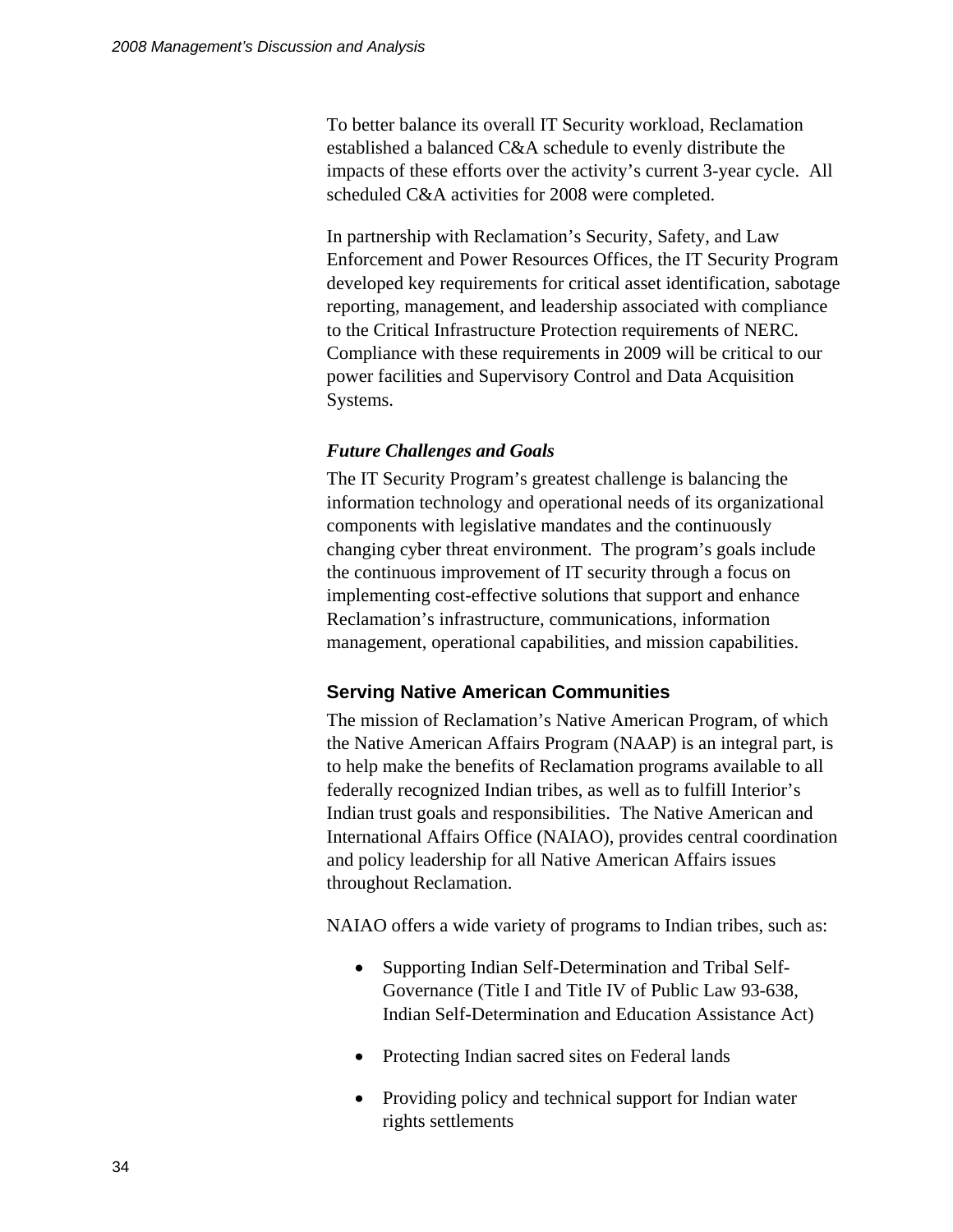- Helping to make Reclamation resources available throughout the 17 Western States to assist tribal governments in protecting, managing, and developing water and related resources
- Coordinating and executing a technical assistance program to tribes
- Providing training to Reclamation employees and members of federally recognized tribes in water resources-related areas.

For FY 2008, NAAP provided approximately \$3.8 million to enable Reclamation to assist in Indian Country **(**self-governing Native American communities**)** with outreach and technical assistance. Reclamation supported the Secretary's Indian Water Rights Office activities, providing approximately \$1 million for 19 Indian water rights negotiation teams, and 13 water rights settlement implementation teams. The NAAP technical assistance activities encompassed more than 100 projects involving more than 50 tribes and activities such as water needs assessments and improved water management, water quality activities, and water measurement studies. However, a significant number of unmet water-related technical assistance needs remain that have been identified by tribes.

# *FY 2008 Highlights*

Reclamation's Native American Affairs Program has provided environmental monitoring assistance to the South Fork Band, Te-Moak Tribe from California. A water quality monitoring program was established to assess impacts to tribal waters from abandoned lead/zinc mines located upstream of reservation land and development of tribal water quality standards by measuring and evaluating surface water quality within and tributary to reservation boundaries. Water is tested for numerous contaminants, including organic compounds, bacteria, metals, and radionuclides; soils for are tested for contaminants such as dichlorodiphenyltrichloroethane (DDT), toxaphene, and related compounds.

Repair and refurbishment of diversion and delivery works associated with the Many Farms Diversion Dam on the Navajo Reservation by Reclamation and the Navajo Nation's Department of Water Resources has allowed the Navajo Nation to again store water behind the dam. Even though the dam underwent Safety of Dams modifications in 2002 to restore its full function, problems



Reclamation's Water Quality Division, Environmental Protection Agency, and Environmental Protection Department, South Fork Band, Te-Moak Tribe, working together.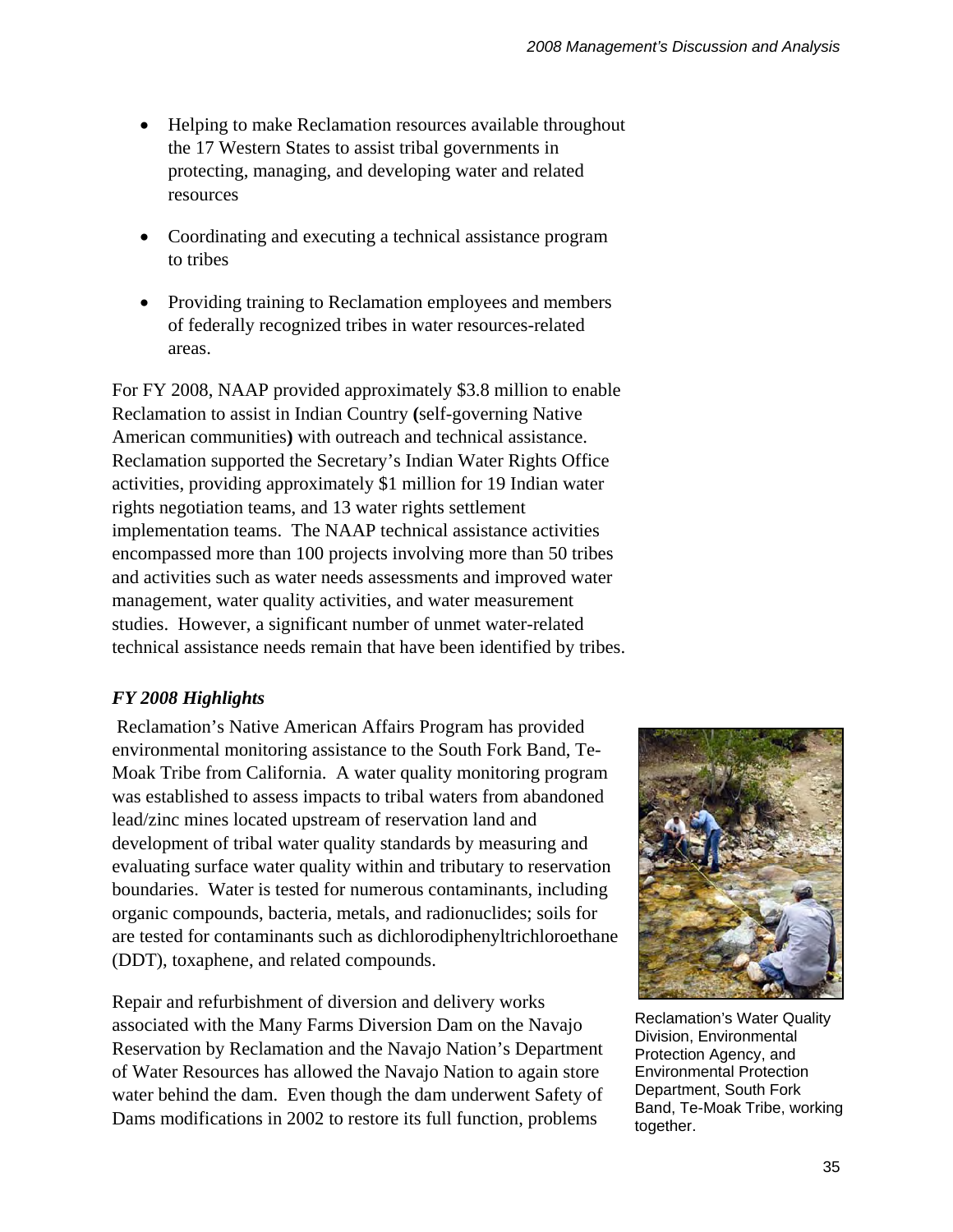with the diversion system that fed water from the Chinle Wash to the dam's reservoir prevented the Navajo Nation from using the dam's 16,500 acre-feet of storage capacity. Instead, the water ran down the wash and into the San Juan River. With the diversion system now repaired, the Navajo Nation is able to deliver water from the wash to the reservoir; by mid-summer, the reservoir was nearly half full, with more than 6,000 acre-feet of water in storage. The Navajo Nation will use the water for agricultural purposes.

The Willow Creek Ditch diverts water from Willow Creek, a tributary to the Gunnison River. The ditch is located on the Ute Mountain, Ute Tribe's Pinecrest Ranch near Gunnison, Colorado. The ditch did not function because of excessive loss resulting from rocky soil conditions and excessive spring runoff. With NAAP technical assistance funding, the tribe installed 1,200 feet of "Smart Ditch," a pre-formed plastic ditch liner used to reduce water loss.



A pre-formed plastic ditch liner reduces water loss at the Pinecrest Ranch Irrigation Project.

# *Future Challenges and Goals*

Indian tribes experience a tremendous need for additional water supply infrastructure to ensure the health and safety of their people as well as provide for economic development. Reclamation is committed to assist federally recognized Indian tribes located within the 17 Western States.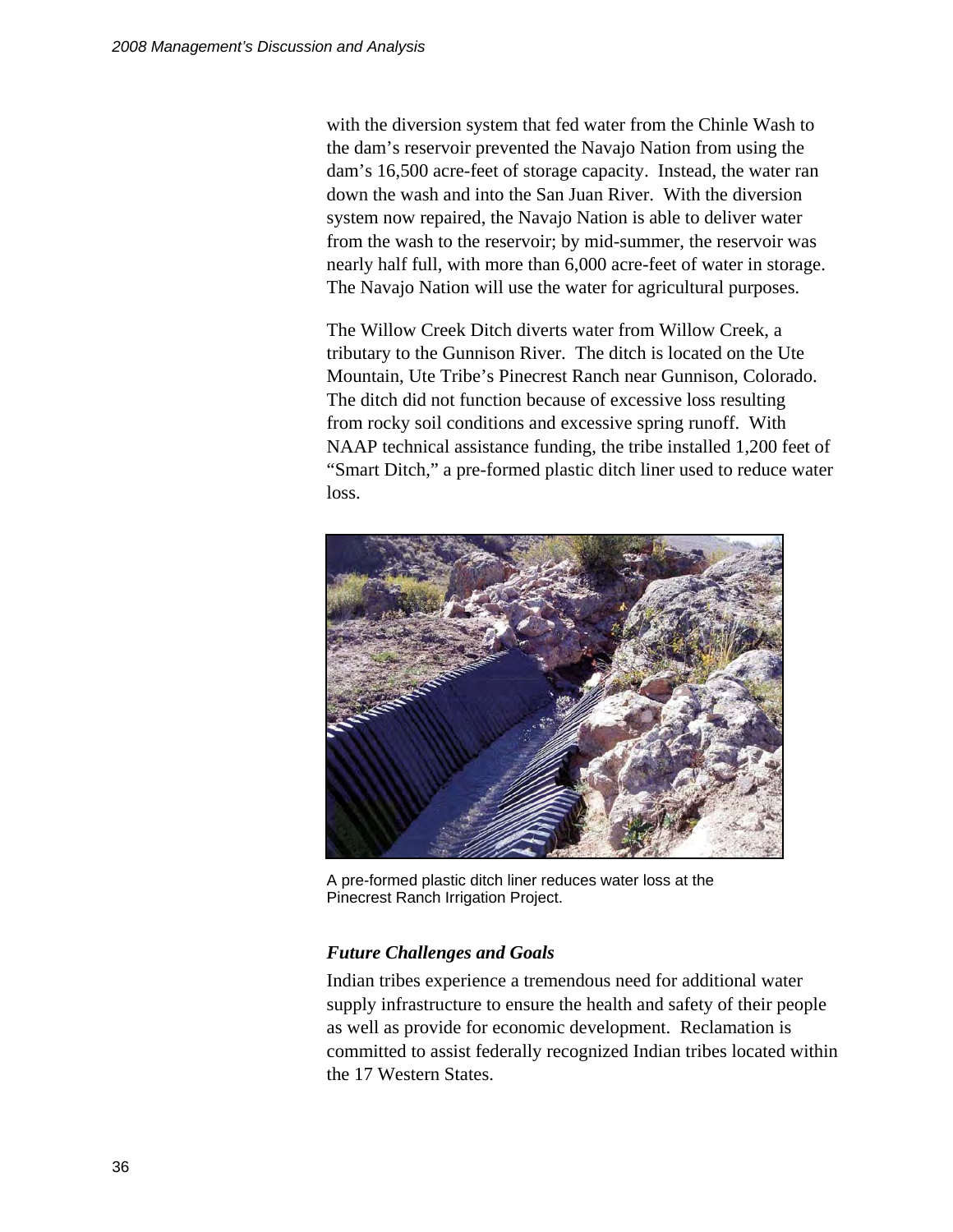# **Recreation and Accessibility**

Reclamation plays a major role in meeting the increasing public demand for water-based outdoor recreation facilities and opportunities. Reclamation administers over 8 million acres of land and water that are, for the most part, open to recreation. Reclamation water projects provide a diversity of recreation opportunities that range from high use urban reservoirs to semiprimitive wilderness settings. Recreation activities include camping, boating, hiking, fishing, hunting, wind surfing, sailing, picnicking, wildlife viewing, swimming, and sightseeing. The availability of public land and water for recreation purposes is a critical economic factor to communities, especially the rural communities located near Reclamation projects.

Federal and non-Federal recreation partnerships have been, and will be, the primary providers of recreation and concession-managed activities on land and water areas at the 289 developed recreation areas at Reclamation's water projects. Most recreation areas at Reclamation projects are managed by 66 local and State partners, other Federal agencies, and Indian tribes. Reclamation and its managing partners also rely on more than 225 concessionaires to provide a variety of goods and services to the public.

# *FY 2008 Highlights*

Reclamation completed a recreation area brochure/map that identifies, among other things, the 289 developed recreation areas at its water projects, the managing entities, and available amenities at each recreation area. Reclamation is also developing a comprehensive recreation Internet site that will provide the general public with pertinent facts and information about Reclamation's recreation program.

New Melones Reservoir in California was selected to be the sole Reclamation recreation area to participate in the 2004 Federal Lands Recreation Enhancement Act. Revenues collected at the site will be directly available for onsite enhancement of the reservoir's recreation services and facilities.

Reclamation's Lower Colorado Region completed the Historic Railroad Trail along the original railroad grade and is the link between Hoover Dam, Boulder City, Nevada, and the River Mountains Loop Trail. Approximately 17.5 miles of the River Mountains Loop Trail within the Lake Mead National Recreation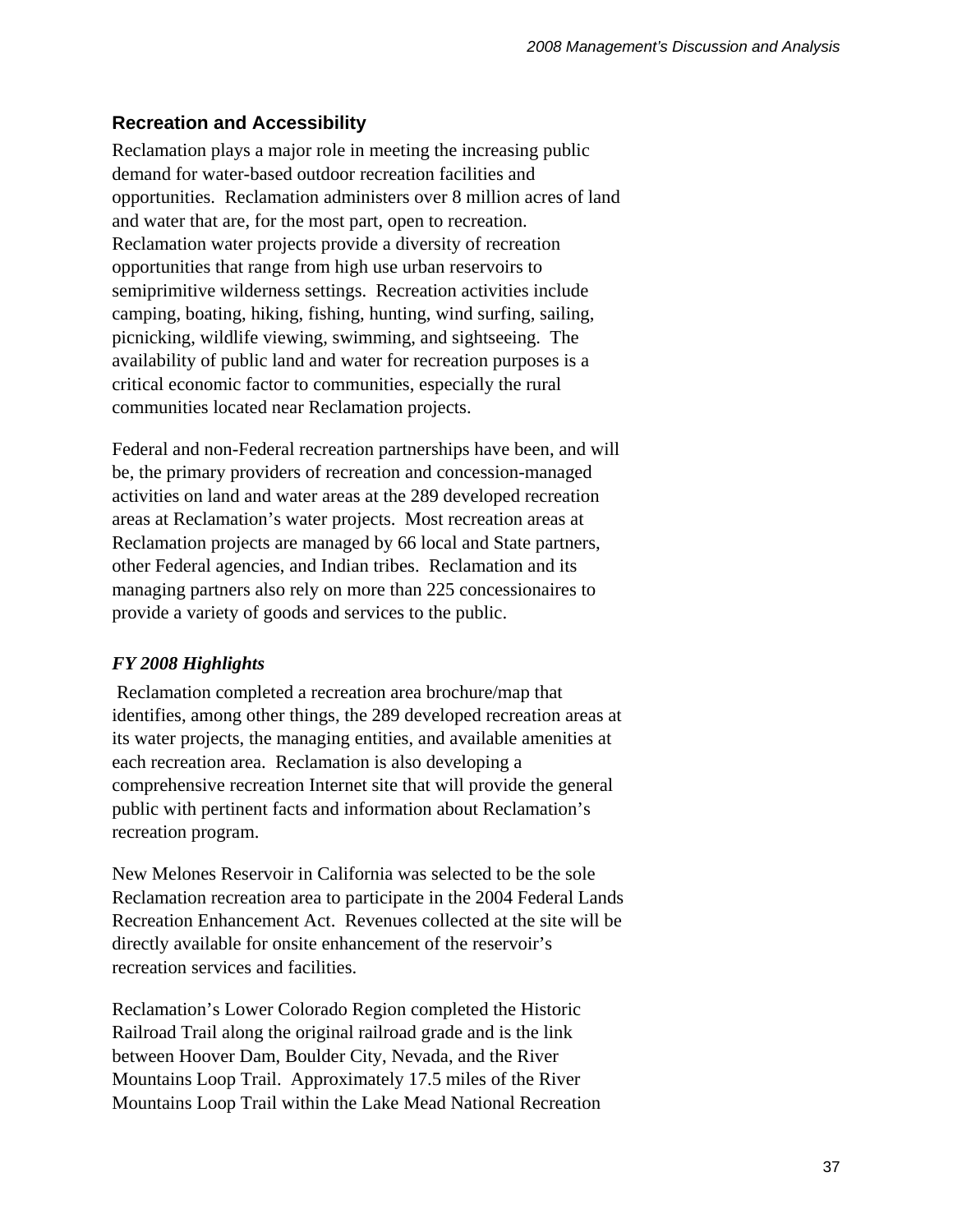Area was constructed. For safety reasons and to enhance the visitor experience below Hoover Dam, a canoe and raft launch ramp was constructed.

Under a cost-share arrangement, Reclamation partnered with the State of Arizona and Arizona State Parks Heritage Trail grant program funding to construct a bridge across the Salt River Project canal for the benefit of hikers, bikers, and equestrian users.



Bridge across the Salt River Project canal provides easy access to the Thunderbird Paseo Linear Park and 110 miles of the Sun Circle Trail system.

Reclamation, in cooperation with the Oregon State Parks, constructed a fishing pier, fish cleaning station, toilets, amphitheater, and registration booth at Prineville State Park. In cooperation with Jackson County Parks, Reclamation is installing a large group shelter, parking spaces, and picnic tables at Emigrant Reservoir.

Reclamation leveraged \$3.4 million with partner-matching agreements using matching funds or in-kind services for an estimated \$6.8 million worth of program accomplishment. Two contracts totaling over \$100,000 were awarded for work on recreation facilities on the Upper North Platte River and at Pilot Butte Reservoir. Work included accessible walkways, observation areas, parking pads, campsites, and picnic areas.

### *Future Challenges*

Nationwide, recreation use of available sites will increase. The decrease in public funding for recreation also presents another major challenge for Reclamation and, primarily, its non-Federal partners that manage 159 recreation areas under agreements with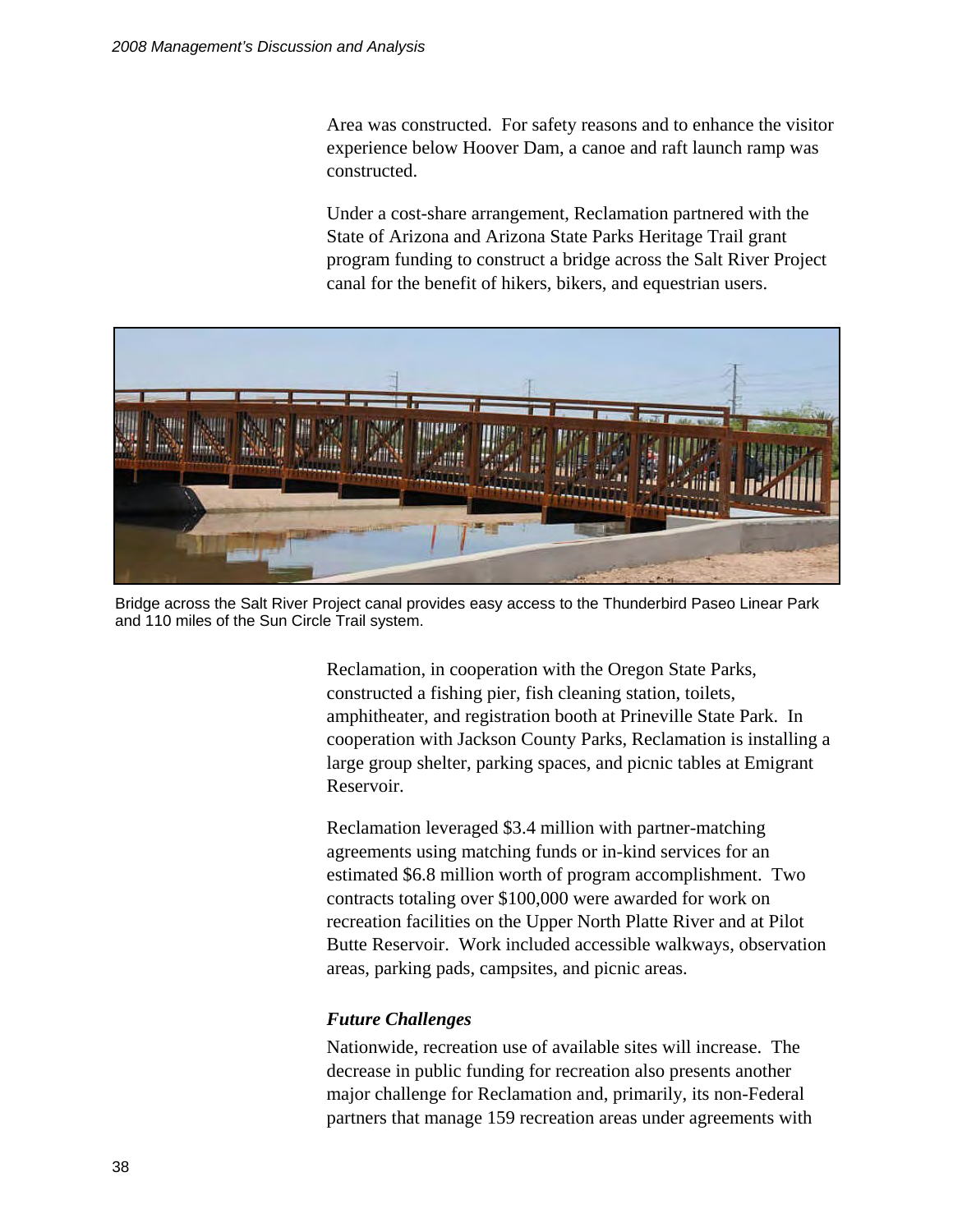

In FY 2008, 22 Reclamationsponsored C.A.S.T. fishing events were held throughout the five Reclamation regions.



#### *Take Pride in America Helps Restore and*

*Protect Public Lands. Along the lower Colorado River near Yuma, Arizona, Reclamation collaborated with 30 different agencies on 6 different events in FY 2008 to clean up lands along the river corridor that were being used as illegal dump sites, helping restore the lands to their natural setting. The events were cosponsored by Interior's Take Pride in America program, a national volunteer initiative. More than 800 volunteers participated in the events, donating more than 4,000 hours of time and effort. Together, the cleanups resulted in the collection of 526 tons of trash and debris, 2,253 tires, 46 abandoned automobiles, 7 abandoned trailers, and 1 recreational vehicle, along with 6 tons of scrap metal and 30 gallons of used motor oil.* 

#### *Catch A Special Thrill*

*(C.A.S.T.) is a nonprofit foundation officially established in 1993 to provide disabled and disadvantaged children with the opportunity to enjoy a quality outdoor recreation experience of fishing and boating. Since the first C.A.S.T. event in 1991, Reclamation has worked with the C.A.S.T. for Kids Foundation; various Federal, State, city, and county agencies; and numerous Bass Anglers Sportsman Society Federations to make these events a reality for children across the West. For some children, this is their only chance to go fishing, boating, or to spend the day on the water. In 2008, approximately 1,000 children participated in Reclamation's C.A.S.T. fishing events in the 17 Western States.*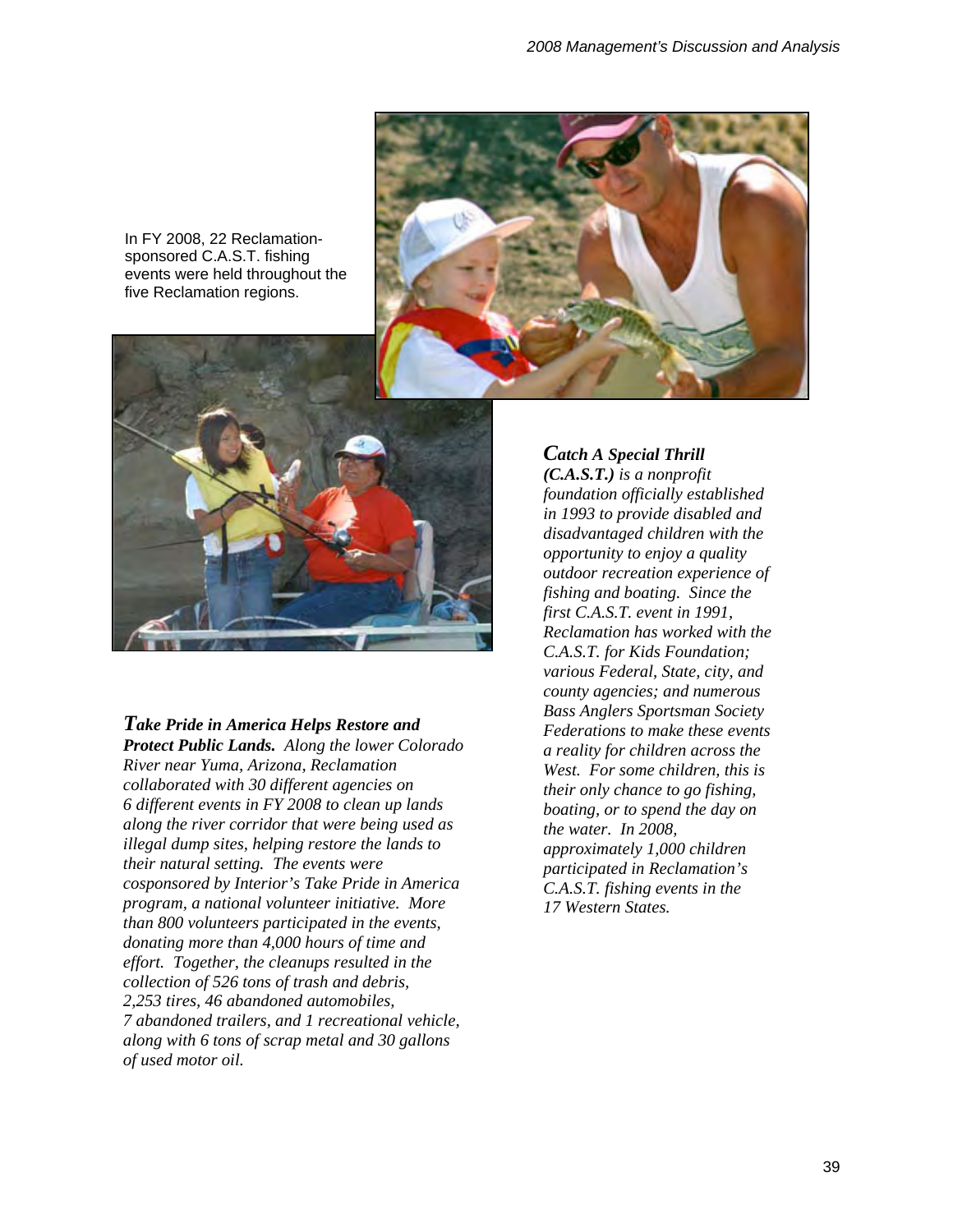Reclamation. When our non-Federal partners no longer can afford to manage a developed recreation area on Reclamation lands, they often return those areas back to Reclamation. A major challenge for Reclamation is to find creative ways to assist its non-Federal partners in managing recreation areas to prevent future turnbacks.



Demand for water-based recreation is happening at the same time budgets of State and Federal entities are declining.

#### **Fish and Wildlife**

Reclamation is responsible for fish and wildlife resources at many of its projects. These responsibilities are determined by individual project authorizations and other Federal statutes such as the ESA. While delivering water and power is our primary mission, we also work to minimize impacts on fish and wildlife in cooperation with FWS, NOAA Fisheries, State fish and wildlife agencies, and others. Habitat provided or supported by Reclamation's projects makes significant contributions to fish and wildlife resources throughout the Western United States.

#### *FY 2008 Highlights*

Reclamation was involved in a number of activities this year to improve conditions for endangered fish and wildlife, including the following activities.

The Upper Colorado River Recovery Implementation Program identified restoration of fish passage to allow upstream migration of fish as an important component in the recovery of four listed fish species. Fish passage at the Price-Stubb Diversion Dam, located on the Colorado River near Palisade, Colorado, was completed July 1, 2008. The dam was the last remaining obstacle to restoring fish passage from Lake Powell to the Colorado River headwaters.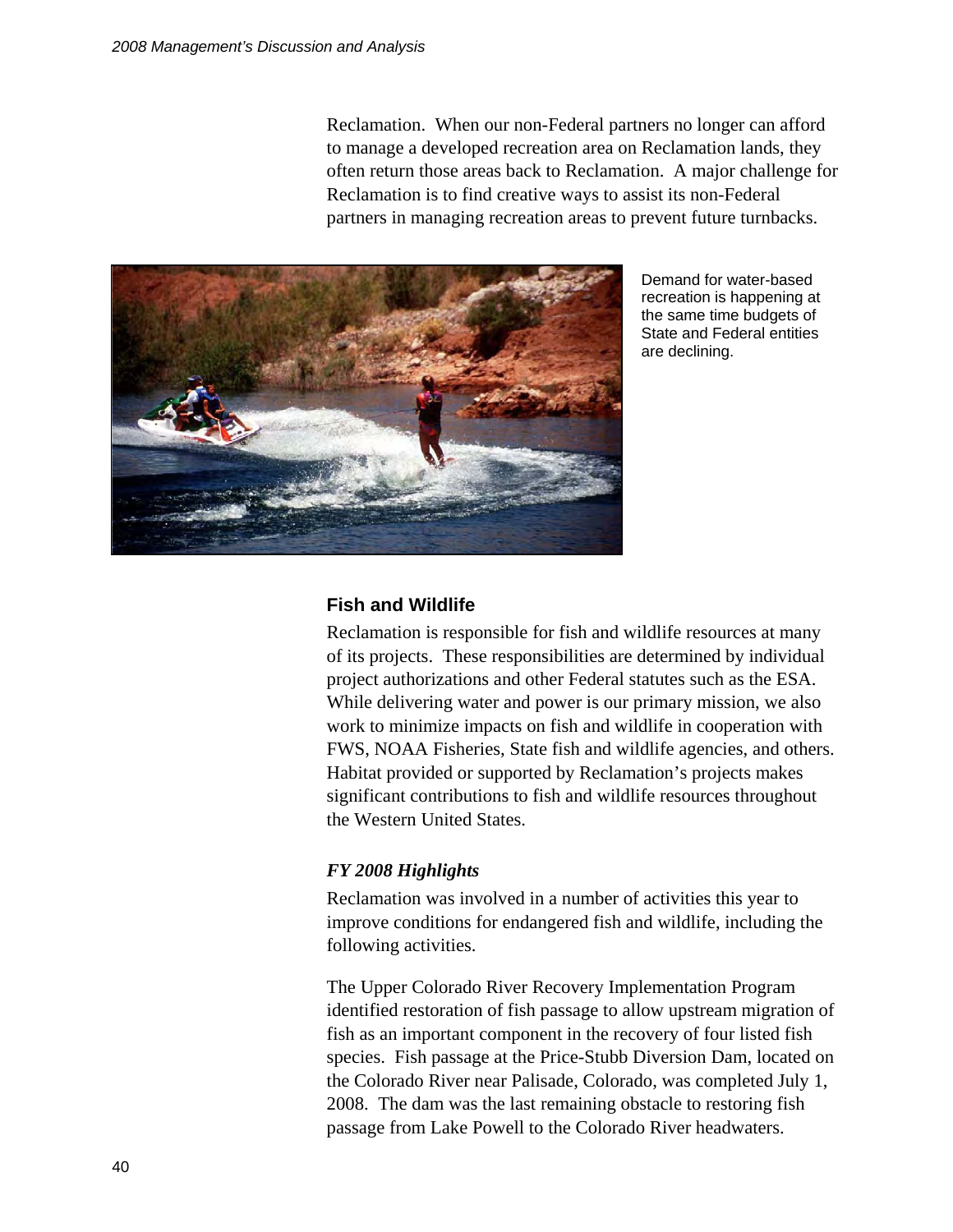

The completed Price-Stubb fish passage allows upstream migration of fish.

The Lower Colorado River Multi-Species Conservation Program is a multi-stakeholder Federal and non-Federal partnership to balance water use with conserving native species to comply with the ESA. Reclamation leads this 50-year program and, with many partners, works to conserve at least 26 species through a Habitat Conservation Plan. The program's major components include native fish population augmentation, species research, species and ecosystem monitoring, and conservation area development. Major FY 2008 accomplishments included stocking endangered fish (18,000 razorback suckers and 8,000 bonytail); repatriating 2,000 more razorback suckers to augment brood stock; and planting 172 acres of new habitat for threatened and endangered species covered by the program.

Restoration efforts to remove Savage Rapids Dam in Reclamation's Pacific Northwest Region stands out as an example of a partnership for progress. Reclamation's Savage Rapids Dam Removal Project is a \$39.3 million endeavor, which is funded, in part, by a \$3 million grant from the Oregon Watershed Enhancement Board with additional funding from WaterWatch of Oregon. The Grants Pass Irrigation District is assisting with the work by providing rights-of-way and in-kind services. The project includes a 150-cubic-foot-per-second pumping plant and removing of a major portion of the dam to restore natural fish passage past the site. Savage Rapids Dam is located on the Rogue River; 5 miles upstream of Grants Pass, Oregon.



The Lower Colorado River Multi-Species Conservation Program succeeded in stocking endangered fish (18,000 razorback suckers and 8,000 bonytail).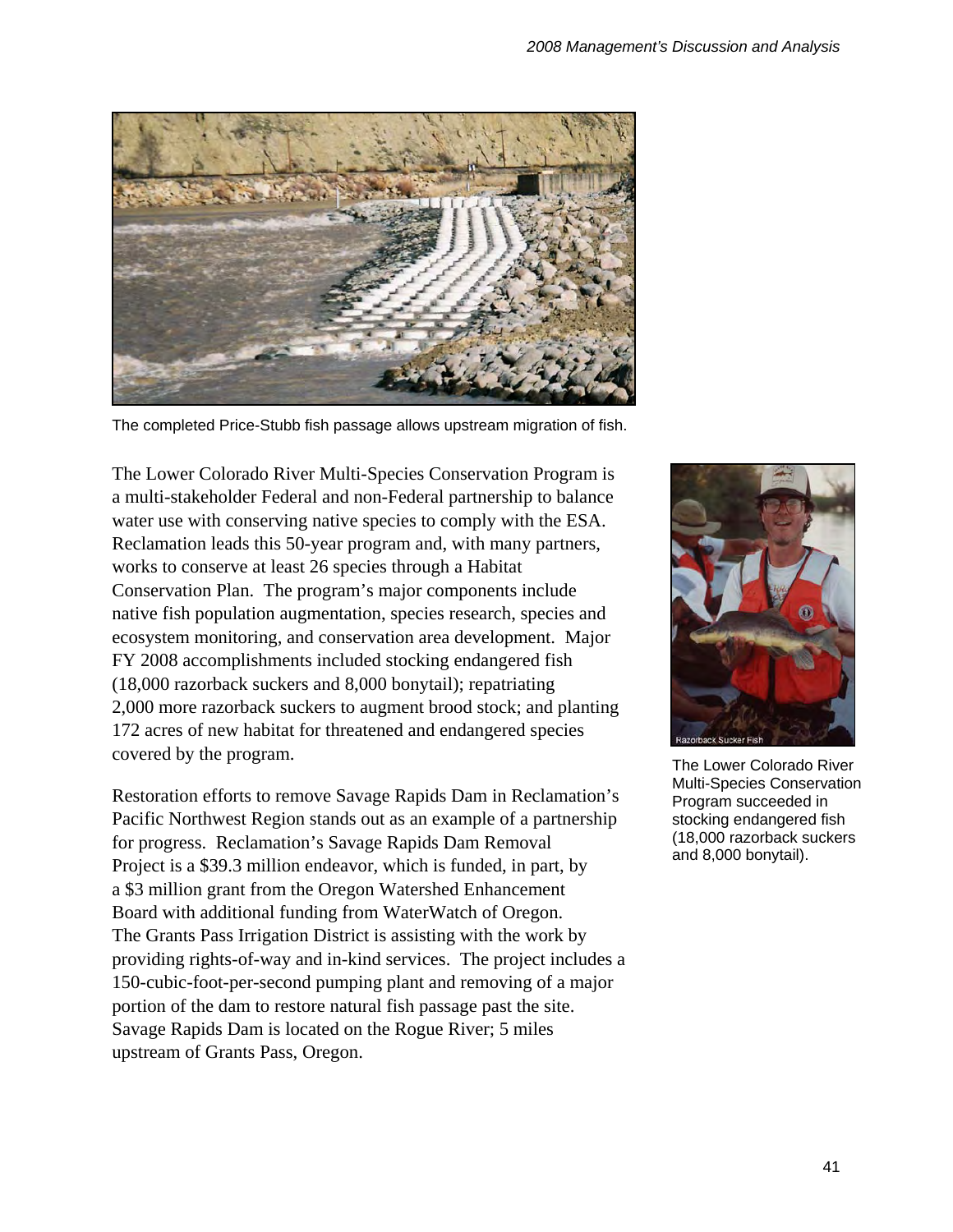

The \$39.3 million Savage Rapids Dam Removal Project includes new pumping facilities and removing the dam to restore natural fish passage past the site.

Reclamation worked with USACE and other partners and stakeholders to develop alternatives for addressing pallid sturgeon recovery at Intake Diversion Dam on the Yellowstone River in eastern Montana—considered to be one of the best opportunities for pallid sturgeon recovery. The Congress provided authorization for the USACE to assist Reclamation in designing and constructing an ecosystem restoration project as part of the Water Resources Development Act of 2007. Reclamation has entered into Section 7 consultation with FWS on short-term construction effects and longterm operations. This consultation and a concurrent environmental impact analysis under the National Environmental Protection Act currently are being conducted.

Reclamation augmented flows in the Snake River and Columbia River to improve habitat conditions for salmon and steelhead species listed under the ESA. Flows are augmented through a combination of water releases from Reclamation reservoirs and water acquisitions. In addition, Reclamation provided technical



support for a variety of habitat improvement projects to benefit threatened or endangered salmon and steelhead species in the Columbia River basin.

Reclamation manages the waters of the Colorado River System through a series of dams, powerplants, reservoirs, and canal systems that provide 25 million people with vital water and power supplies.